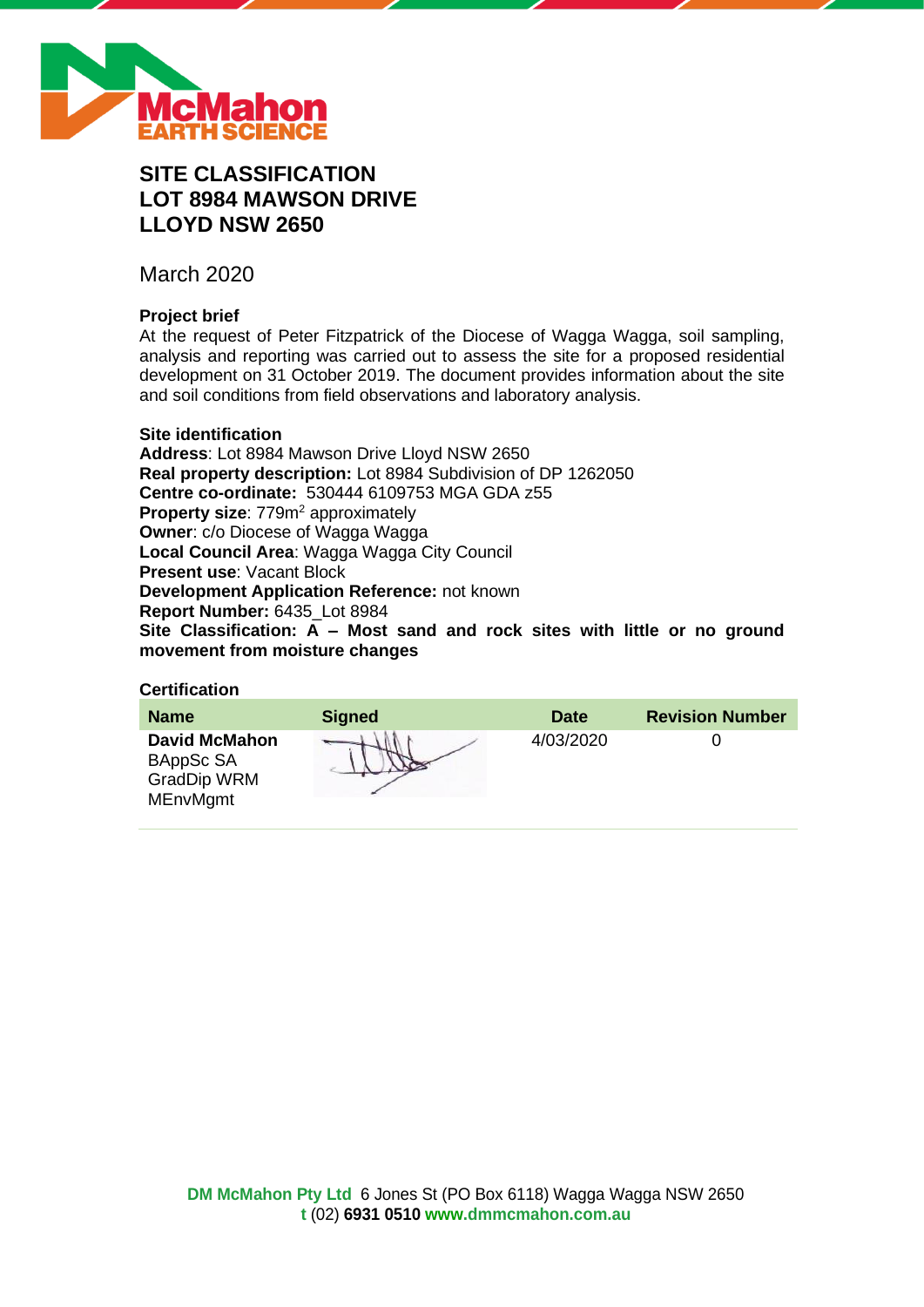### **Physical characteristics of the site**

A desktop review and investigation of the topography, hydrology, soil, lithology, geology and hydrogeology of the site has been undertaken and are as follows:

### **Topography**

The Lake Albert 1:25,000 Topographic Map (Sheet 8327-1S) indicates that the site is located at an elevation of approximately 256m AHD. The site landform is classed as a simple slope and the slope class is gently inclined.

### **Vegetation**

The site is devoid of vegetation.

### **Hydrology**

The nearest named waterway is Stringybark Creek located 3414m to the south east of the site. Due to the relative incline of the site, rainfall is likely to both run off and infiltrate into the relatively permeable topsoil.

### **Weather**

The average rainfall for Wagga Wagga is approximately 526.8mm per annum, with the wettest months being October, June and July. Annual mean evaporation for the region is 1715.5mm with mean daily evaporation ranges from 1.2mm in July to 9.2mm in January. Wagga Wagga is characterised by cold wet winters and hot dry summers with mean maximum temperatures ranging from 12.9°C in July to 31.9 °C in January and mean minimum temperatures ranging from 1.3ºC in July to 15.9ºC in February. Rainfall, temperature and evaporation data from Wagga Wagga Agricultural Institute 73127 (www.bom.gov.au).

### **Soil & Landform**

The site lies within the mapping unit ld from the Soil Landscapes of the Wagga Wagga 1:100 000 Sheet (DLWC, 1997). The map unit ld is described as:

### *ld – Lloyd (Erosional Landscapes)*

*Landscape*: rolling low hills on Ordovician metasedimentary rocks. Local relief 30–90 m; slopes 10–20%. Broad crests and ridges; long waning mid to lower slopes; broad drainage depressions. Variable rock outcrop 0–50%. Extensively to completely cleared mid to high open-forest.

*Soils*: shallow (<0.5 m), moderately well-drained Paralithic Leptic Rudosols (Lithosols) on some crests, ridges and upper slopes; deep (1.0–1.5 m), imperfectly drained Red Kurosols (Red Podzolic Soils) on other crests and upper slopes; moderately deep (0.5– 1.0m), moderately well-drained Red Chromosols and Kurosols (Red Podzolic Soils) on mid to lower slopes; and moderately deep (0.5–1.0 m), imperfectly drained Brown Kurosols (Yellow Podzolic Soils) in drainage lines.

*Limitations*: high erosion hazard; steep slopes (localised); localised rock outcrop; localised poor drainage; localised waterlogging; foundation hazard (localised); mass movement; shallow, stony and strongly acid soils (on ridges and upper slopes); localised aluminium toxicity; localised salinity.

### **Lithology and Geology**

Undivided Ordovician metasedimentary rocks—thinly interbedded siltstones, shales and phyllites, with minorschists and minor quartzites. Lithology is highly variable

over a short distance. Relatively thick (1 m to several metres) colluvial and slopewash clayey sediments occur on lower slopes and in drainage depressions. There is generally no rock outcrop, but occasionally <50% (at sites usually underlain by sandstone).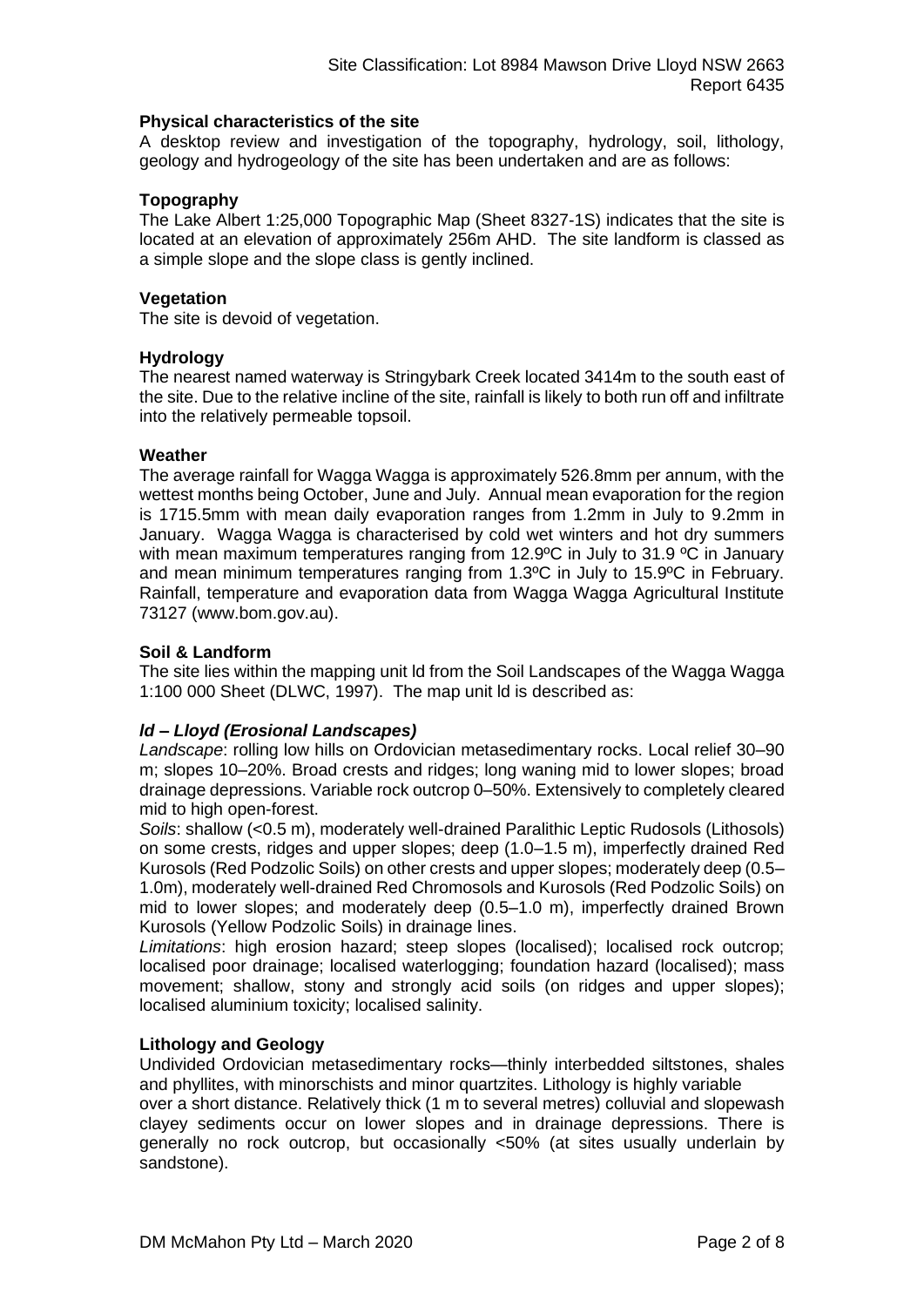# **Hydrogeology**

From the Geoscience Australia hydrogeology dataset, the groundwater beneath the site is described as porous, extensive highly productive aquifers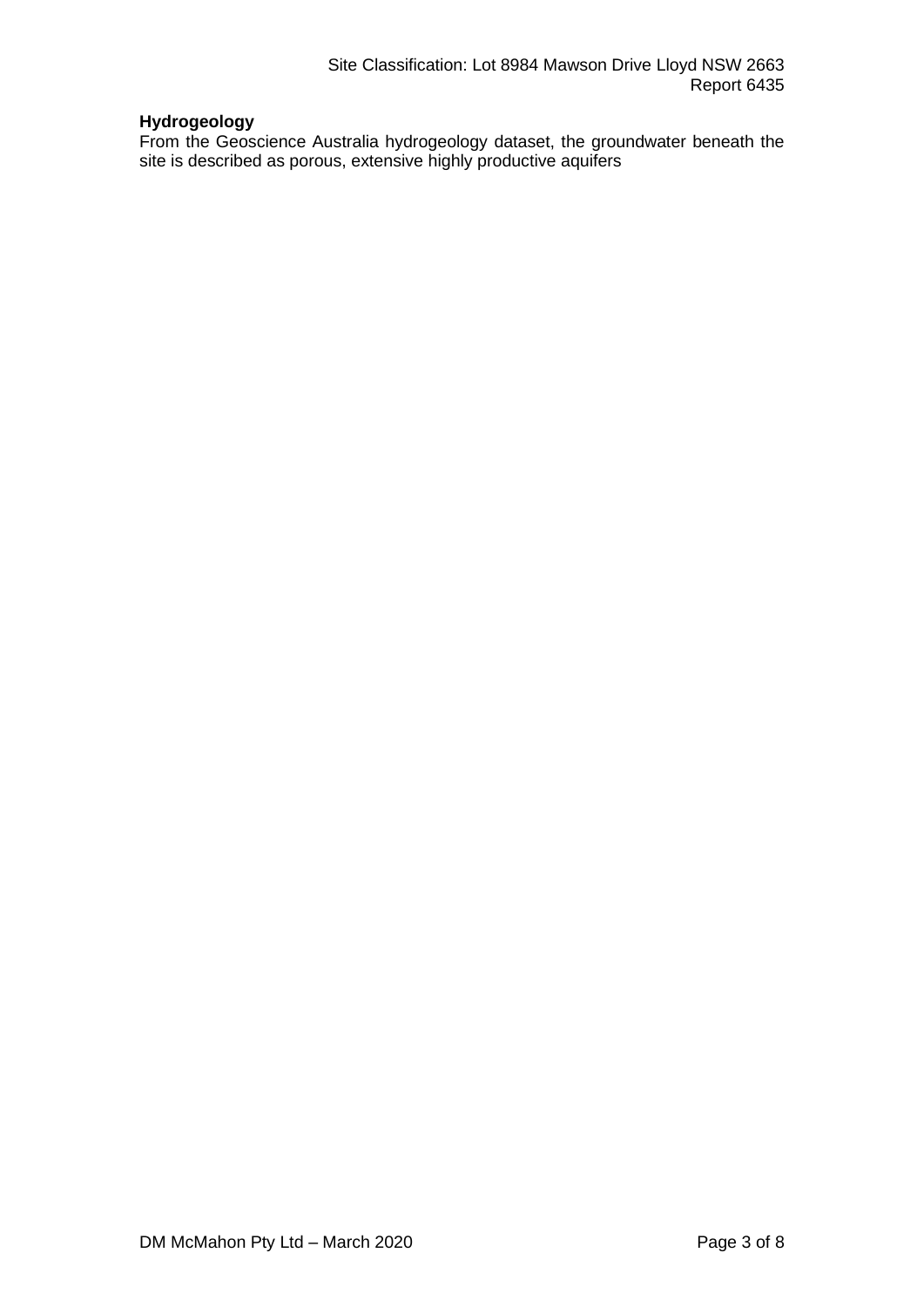# **Site Condition**

Through site investigation, field observations, in situ tests and laboratory analysis the following site geotechnical model has been developed. Details of the general conditions encountered with a field description of the soil, engineering properties and the location of the boreholes can be seen as follows, Table 1, Figure 1.

#### **Table 1:** *Site geotechnical model with field description and observations*

| <b>Soil</b><br><b>Origin</b> | <b>Depth</b><br>(m) | <b>Class</b><br><b>(AS17</b><br>26<br>$-2017)$ | Soil Name /<br><b>Description</b>       | <b>Grain</b><br><b>Size</b> | <b>Primary</b><br><b>Colour</b> | <b>Mottle</b><br><b>Colour</b> | <b>Mois-</b><br>ture | Plas-<br>ticity | <b>Consis-</b><br>tency | <b>Observations</b><br>and/or comments | <b>Engineering</b><br><b>Properties</b> |
|------------------------------|---------------------|------------------------------------------------|-----------------------------------------|-----------------------------|---------------------------------|--------------------------------|----------------------|-----------------|-------------------------|----------------------------------------|-----------------------------------------|
| <b>Borehole 1</b>            |                     |                                                |                                         |                             |                                 |                                |                      |                 |                         |                                        |                                         |
| <b>FILL</b>                  | $0.0 - 0.2$         | <b>CL</b>                                      | <b>Silty CLAY</b>                       | Fine                        | Yellowish<br><b>Brown</b>       | Nil                            | D                    | Low             | Firm                    | $\overline{\phantom{0}}$               |                                         |
| $\overline{\phantom{0}}$     | 0.2                 | $\overline{\phantom{0}}$                       | Bedrock -<br>Ordovician<br>Metasediment | $\,$                        | $\overline{\phantom{a}}$        | Nil                            | -                    | -               |                         | Refusal at 0.2m on<br>OM.              | Ys<br>Expansivity<br>$0-20$ mm          |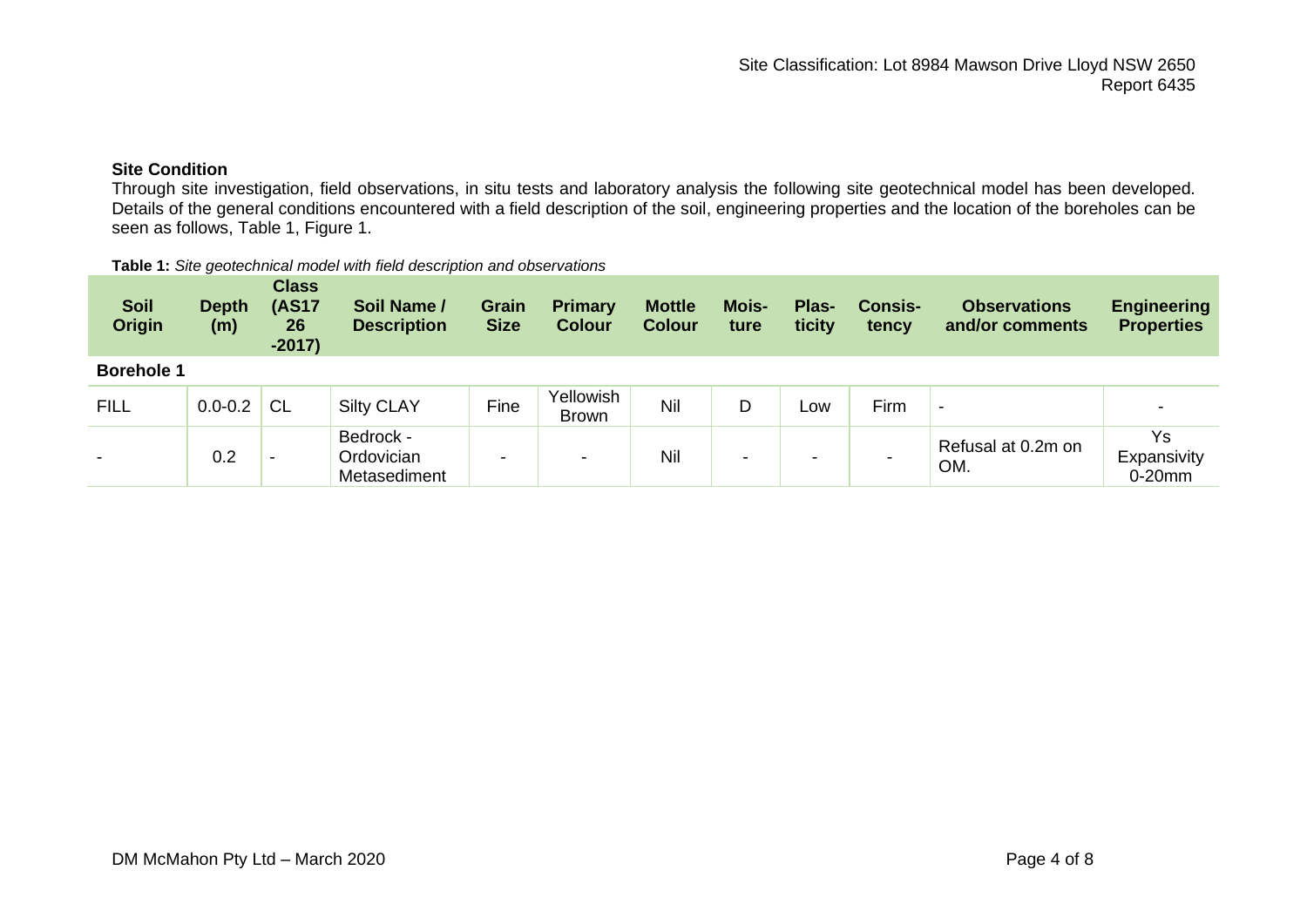Site Classification: Lot 8984 Mawson Drive Lloyd NSW 2663 Report 6435



**Figure 1:** *Annotated site plan overlain on aerial photograph depicting borehole locations*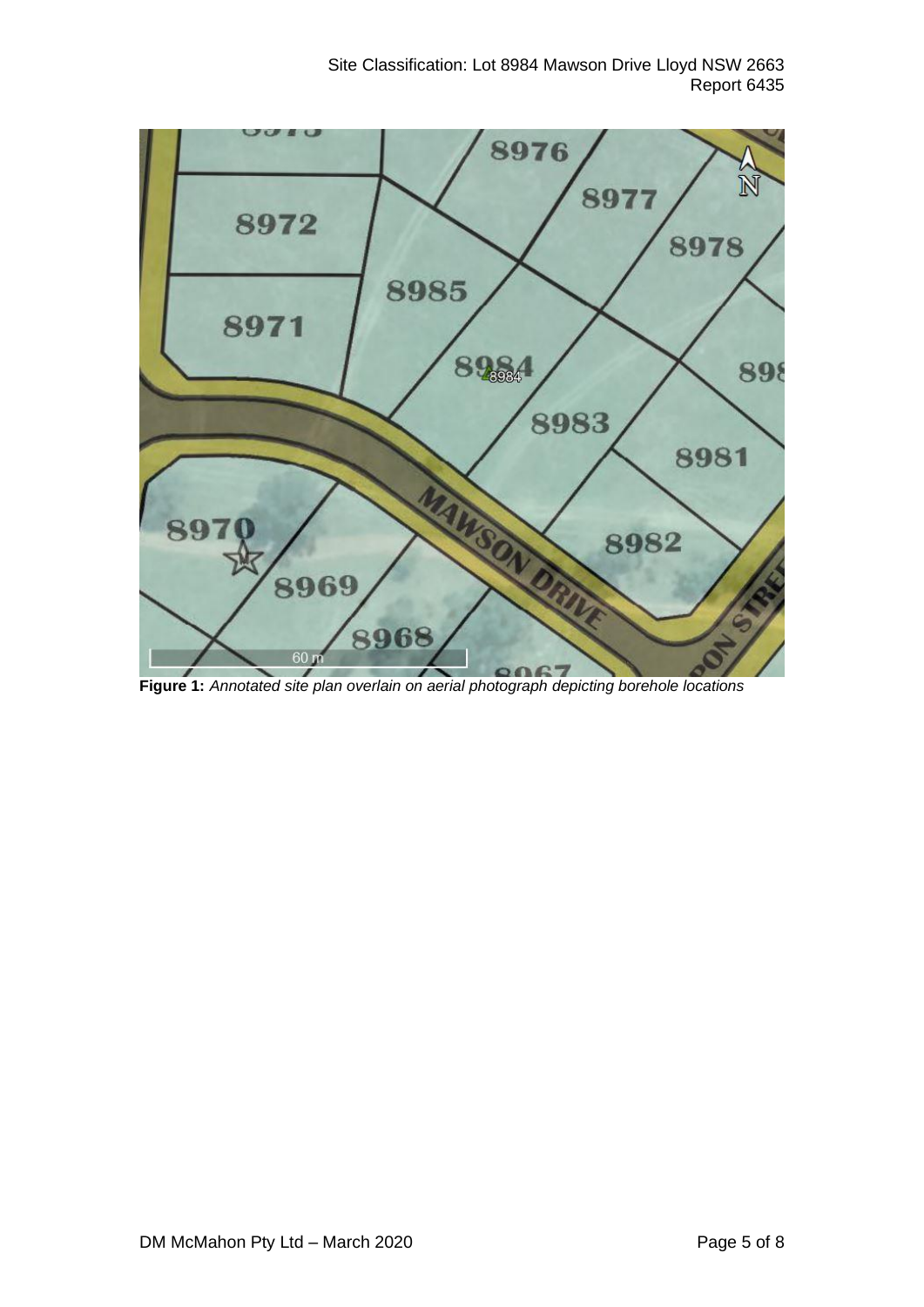### **Site Classification**

Based on the field assessment and laboratory data and assumptions therein the site is classified as **A – Most sand and rock sites with little or no ground movement from moisture changes** by reference to AS2870:2011.

### **Assumptions**

Site investigation and classification was carried out by reference to AS2870:2011. The proposed building is a single storey residential development.

This classification is based on the footings being founded into the underlying ordovician metasedimentary bedrock. If the footings are not into the specified material the site classification will need to be reassessed.

Footings may be founded partly on fill and partly on natural material depending on founding depths. As such, footing design may require careful consideration by the structural engineer to minimise potential differential settlement.

An allowable bearing pressure of up to 50kPa and 100kPa for raft slab beams and strip footings respectively may be adopted.

If more than 0.4m of uncontrolled fill is present or placed, or if depth of excavation within the building area extends more than 0.5m below the existing surface, the above classification will need to be reassessed.

Any earthworks on site will be carried out by reference to AS3798: 2007.

If any unconsolidated or saturated soils are encountered during excavation, or conditions that are not alike the above description, the site supervisor should be informed, the work stopped and this office be contacted immediately for further evaluation.

Where trees and large shrubs are removed from the site all roots are to be removed and voids replaced with compacted fill by reference to AS3798:2007.

The soils investigated are all natural ground and no free groundwater was encountered at the time of the investigation.

Site drainage and vegetation limitations are adhered to as per the CSIRO Foundation Management and Footing Performance: A Homeowner's guide, BTF-2011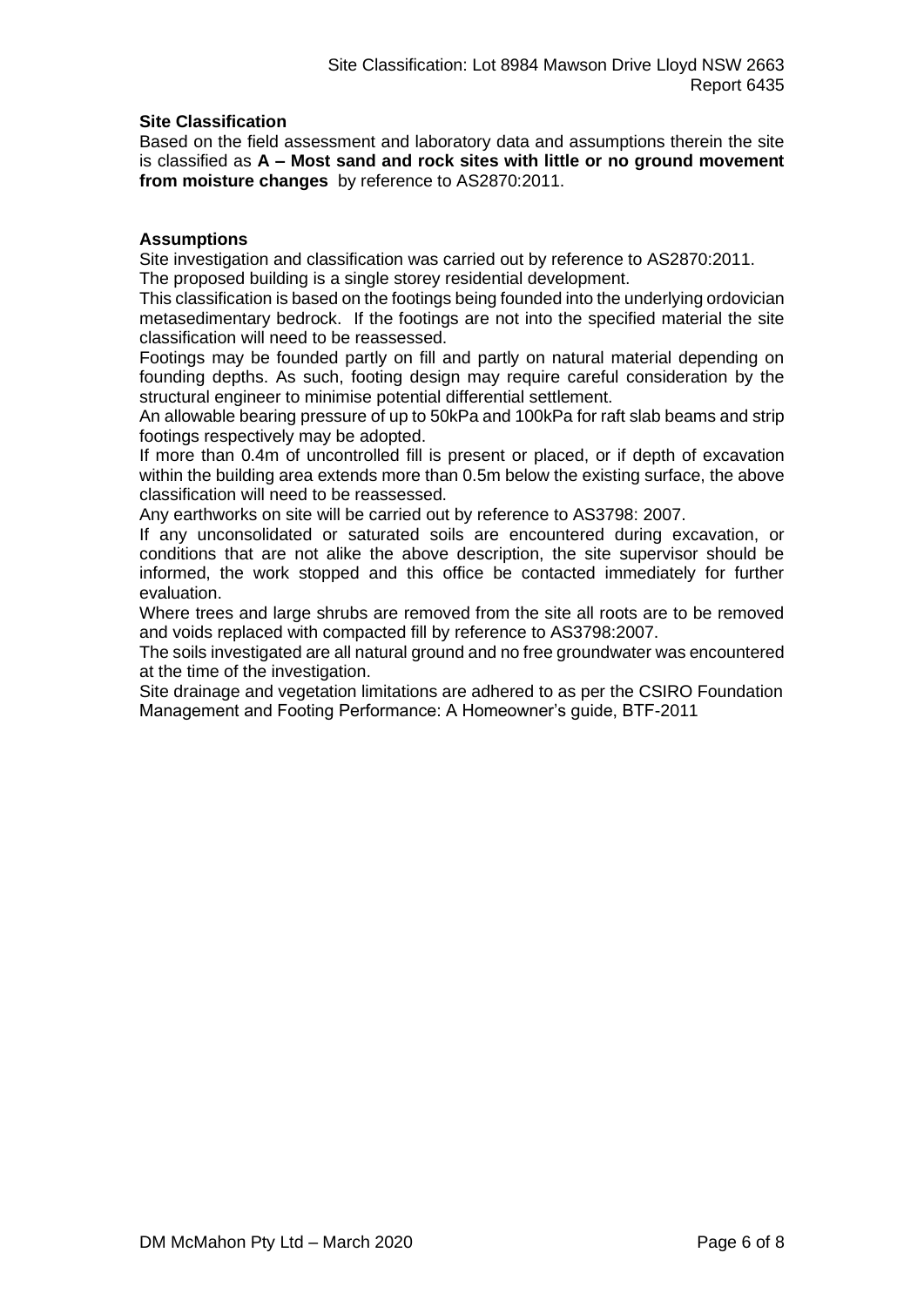# Site Classification: Lot 8984 Mawson Drive Lloyd NSW 2663 Report 6435

| <b>Log Column</b>                |                      | <b>Symbol</b>                                                                                                                                                                                                              | <b>Definition</b>                                                                                                                                                                                                                                                                                                                                                                                                          |  |  |  |  |
|----------------------------------|----------------------|----------------------------------------------------------------------------------------------------------------------------------------------------------------------------------------------------------------------------|----------------------------------------------------------------------------------------------------------------------------------------------------------------------------------------------------------------------------------------------------------------------------------------------------------------------------------------------------------------------------------------------------------------------------|--|--|--|--|
| Soil Origin                      |                      | <b>TOPSOIL</b>                                                                                                                                                                                                             | Mantle of surface and/or near-surface soil often but not always defined by high levels of organic<br>material, both dead and living. Remnant topsoils are topsoils that subsequently been buried by<br>other transported soils. Roots of trees may extend significantly into otherwise unaltered soil and<br>the presence of roots is not a sufficient reason for describing a material as topsoil.                        |  |  |  |  |
|                                  |                      | <b>FILL</b>                                                                                                                                                                                                                | Any material which has been placed by anthropogenic processes                                                                                                                                                                                                                                                                                                                                                              |  |  |  |  |
|                                  |                      | Alluvial                                                                                                                                                                                                                   | Deposited by streams and rivers                                                                                                                                                                                                                                                                                                                                                                                            |  |  |  |  |
|                                  |                      | Colluvial                                                                                                                                                                                                                  | Soil and rock debris transported down slope by gravity, with or without the assistance of flowing<br>water and generally deposited in gullies or at the base of slopes. Colluvium is often used to<br>refer to thicker deposits such as those formed from landslides, whereas the term 'slopewash'<br>may be used for thinner and more widespread deposits that accumulate gradually over longer<br>geological timeframes. |  |  |  |  |
|                                  |                      | Extremely<br>Formed directly from in situ weathering of geological formations. Although this material is of soil<br>weathered<br>strength, it retains the structure and/or fabric of the parent rock material.<br>material |                                                                                                                                                                                                                                                                                                                                                                                                                            |  |  |  |  |
|                                  |                      | Residual                                                                                                                                                                                                                   | Formed directly from in situ weathering of geological formations. These soils no longer retain<br>any visible structure or fabric of the parent soil or rock material                                                                                                                                                                                                                                                      |  |  |  |  |
| Class                            |                      | GW                                                                                                                                                                                                                         | Gravel and gravel-sand mixtures, little to no fines                                                                                                                                                                                                                                                                                                                                                                        |  |  |  |  |
| (AS1726-<br>2017)                |                      | GP                                                                                                                                                                                                                         | Gravel and gravel-sand mixtures, little to no fines, uniform gravels                                                                                                                                                                                                                                                                                                                                                       |  |  |  |  |
|                                  |                      | GМ                                                                                                                                                                                                                         | Gravel-silt mixtures and gravel-sand-silt mixtures                                                                                                                                                                                                                                                                                                                                                                         |  |  |  |  |
|                                  |                      | GC<br>Gravel-clay mixtures and gravel-sand-clay mixtures                                                                                                                                                                   |                                                                                                                                                                                                                                                                                                                                                                                                                            |  |  |  |  |
|                                  |                      | SW                                                                                                                                                                                                                         | Sand and gravel-sand mixtures, little to no fines                                                                                                                                                                                                                                                                                                                                                                          |  |  |  |  |
|                                  | Coarse grained soils | <b>SP</b>                                                                                                                                                                                                                  | Sand and gravel-sand mixtures, little to no fines                                                                                                                                                                                                                                                                                                                                                                          |  |  |  |  |
|                                  |                      | SМ                                                                                                                                                                                                                         | Sand-silt mixtures                                                                                                                                                                                                                                                                                                                                                                                                         |  |  |  |  |
|                                  |                      | SC                                                                                                                                                                                                                         | Sand-clay mixtures                                                                                                                                                                                                                                                                                                                                                                                                         |  |  |  |  |
|                                  |                      | ML                                                                                                                                                                                                                         | Inorganic silt and very fine sand, rock flour, silty or clayey fine sand or silt with low plasticity                                                                                                                                                                                                                                                                                                                       |  |  |  |  |
|                                  |                      | CL, CI                                                                                                                                                                                                                     | Inorganic clays of low to medium plasticity, gravelly clay, sandy clay                                                                                                                                                                                                                                                                                                                                                     |  |  |  |  |
|                                  |                      | OL                                                                                                                                                                                                                         | Organic silt                                                                                                                                                                                                                                                                                                                                                                                                               |  |  |  |  |
|                                  |                      | MН                                                                                                                                                                                                                         | Inorganic silt                                                                                                                                                                                                                                                                                                                                                                                                             |  |  |  |  |
|                                  | Fine grained soils   | CН                                                                                                                                                                                                                         | Inorganic clays of high plasticity                                                                                                                                                                                                                                                                                                                                                                                         |  |  |  |  |
|                                  |                      | OH                                                                                                                                                                                                                         | Organic clay of medium to high plasticity, organic silt                                                                                                                                                                                                                                                                                                                                                                    |  |  |  |  |
|                                  |                      | Pt                                                                                                                                                                                                                         | Peat, highly organic soil                                                                                                                                                                                                                                                                                                                                                                                                  |  |  |  |  |
| Soil Name/<br><b>Description</b> |                      | SAND                                                                                                                                                                                                                       | Coarse grained soil                                                                                                                                                                                                                                                                                                                                                                                                        |  |  |  |  |
|                                  |                      | <b>SILT</b>                                                                                                                                                                                                                | Fine grained soil - low dry strength, low wet toughness and dilatancy                                                                                                                                                                                                                                                                                                                                                      |  |  |  |  |
| <b>Grain Size</b>                |                      | <b>CLAY</b><br>Coarse                                                                                                                                                                                                      | Fine grained soil - high dry strength, high wet toughness and plasticity<br>>2mm                                                                                                                                                                                                                                                                                                                                           |  |  |  |  |
|                                  |                      | Medium                                                                                                                                                                                                                     | $0.06 - 2mm$                                                                                                                                                                                                                                                                                                                                                                                                               |  |  |  |  |
|                                  |                      | Fine                                                                                                                                                                                                                       | $< 0.06$ mm                                                                                                                                                                                                                                                                                                                                                                                                                |  |  |  |  |
| <b>Moisture</b>                  |                      | D                                                                                                                                                                                                                          | Dry                                                                                                                                                                                                                                                                                                                                                                                                                        |  |  |  |  |
|                                  |                      | т                                                                                                                                                                                                                          | <b>Moderately Moist</b>                                                                                                                                                                                                                                                                                                                                                                                                    |  |  |  |  |
|                                  |                      | М                                                                                                                                                                                                                          | Moist                                                                                                                                                                                                                                                                                                                                                                                                                      |  |  |  |  |
|                                  |                      | W                                                                                                                                                                                                                          | Wet                                                                                                                                                                                                                                                                                                                                                                                                                        |  |  |  |  |
| <b>Plasticity</b>                |                      | Non-plastic                                                                                                                                                                                                                | Not applicable                                                                                                                                                                                                                                                                                                                                                                                                             |  |  |  |  |
|                                  |                      | Low                                                                                                                                                                                                                        | Only slight pressure is required to roll the thread of soil near the plastic limit. The thread and<br>lump are weak and soft. The dry specimen crumbles into powder with some finger pressure.                                                                                                                                                                                                                             |  |  |  |  |
|                                  |                      | Medium                                                                                                                                                                                                                     | Medium pressure is required to roll the thread of soil to near the plastic limit. The thread and<br>lump have medium stiffness. The dry specimen breaks into pieces or crumbles with<br>considerable finger pressure.                                                                                                                                                                                                      |  |  |  |  |
|                                  |                      | High                                                                                                                                                                                                                       | Considerable pressure is required to roll the thread to near the plastic limit. The thread and the<br>lump have very high stiffness. The dry specimen cannot be broken with finger pressure.<br>Specimen will break into pieces between thumb and a hard surface.                                                                                                                                                          |  |  |  |  |
| Consistency                      |                      | Very Soft (VS)                                                                                                                                                                                                             | Exudes between fingers when squeezed in hand                                                                                                                                                                                                                                                                                                                                                                               |  |  |  |  |
|                                  |                      | Soft (S)                                                                                                                                                                                                                   | Can be moulded by light finger pressure                                                                                                                                                                                                                                                                                                                                                                                    |  |  |  |  |
|                                  |                      | Firm $(F)$                                                                                                                                                                                                                 | Can be moulded by strong finger pressure                                                                                                                                                                                                                                                                                                                                                                                   |  |  |  |  |
|                                  |                      | Stiff (St)                                                                                                                                                                                                                 | Cannot be moulded by fingers                                                                                                                                                                                                                                                                                                                                                                                               |  |  |  |  |
|                                  |                      | Very Stiff (VSt)                                                                                                                                                                                                           | Can be indented by thumb nail                                                                                                                                                                                                                                                                                                                                                                                              |  |  |  |  |
|                                  |                      | Hard (H)                                                                                                                                                                                                                   | Can be indented by thumb nail with difficulty                                                                                                                                                                                                                                                                                                                                                                              |  |  |  |  |
|                                  |                      | Friable (Fr)                                                                                                                                                                                                               | Can be easily crumbled or broken into small pieces by hand                                                                                                                                                                                                                                                                                                                                                                 |  |  |  |  |

### **Notes Relating to Results**